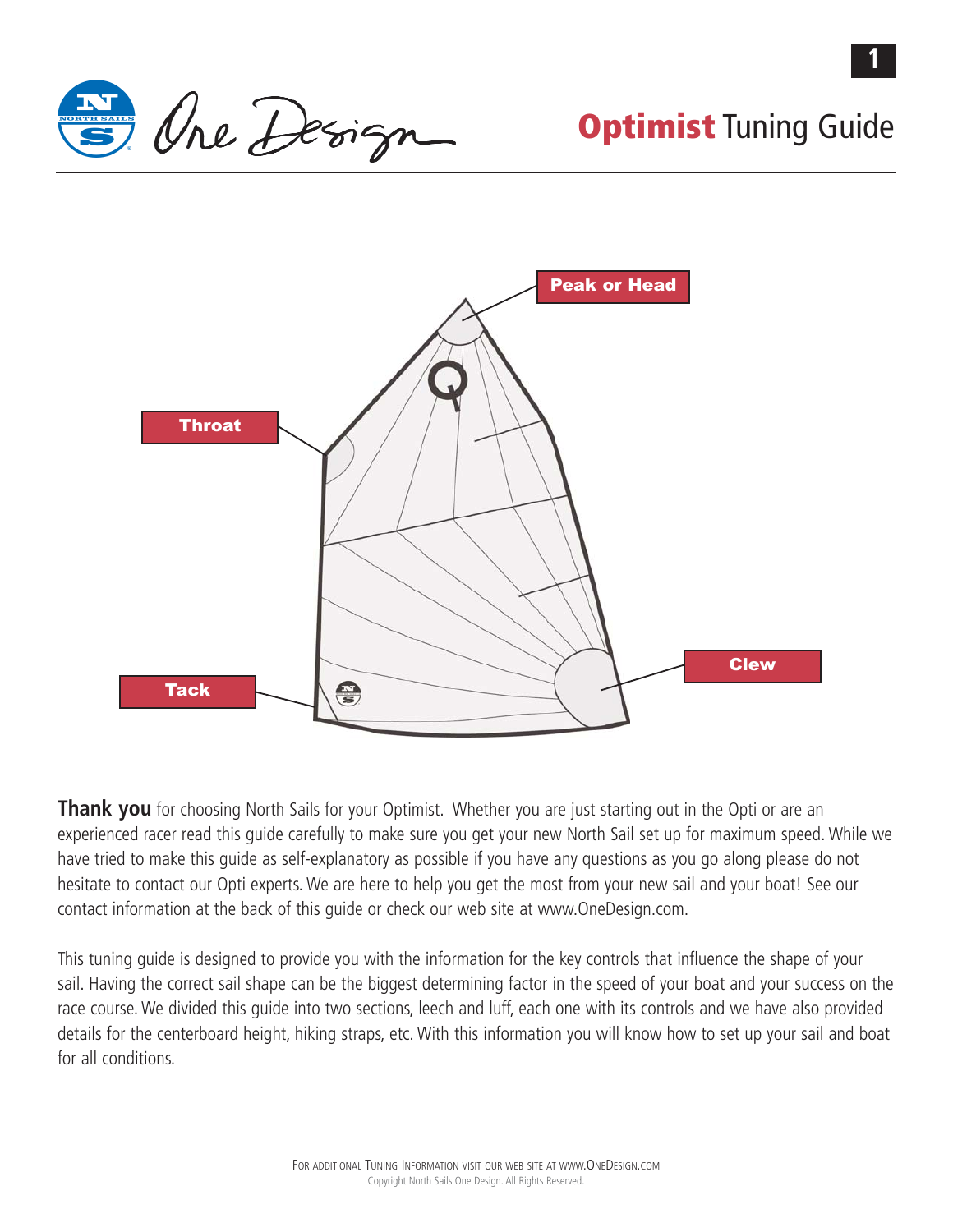

## Getting Started, Rigging the Sail

If you are an advanced Opti racer you can skip this part.

To start tie the line at the three corners, clew, tack and throat first, starting from the clew. To do this you will want to use the larger diameter lines provided with your sail (3mm Diameter). See the pictures for how to tie the throat and tack.

Once you have these three corners tied, rig up the sprit. Note that the sprit has a point on each one of the ends, and the peak of the sail has a looped line, put the upper sprit end through this looped line. Loop the short wire that controls the sprit tension over the opposite end. Note that the sprit has a little plastic cover, to protect it from chafing on the mast, make sure that you rig the sprit with this end down. The other little suggestion is to rig the sprit on starboard side. Usually you would start the race on starboard tack, and doing this will give you the best speed off the start line.

Once you have everything on (Outhaul, sprit, vang, top and vang preventer, and corners), put a little bit of tension on them, and then tie the sail ties to all the remaining grommets using the 3mm diameter line provided. The way to tie these lines is with square knot. We suggest you tie these with two wraps around the boom. Keep in mind that the lines on the boom are tied loose (not more than 10 mm away but as close to that as possible), and the lines on the mast go tight (not tighter than 1 mm). See pictures. Don't forget to tighten your knots very tight. If not, the knots will come undone when the sail luffs.



How to tie the sail to the tack



How to tie the sail to the throat





Tie the sail tight to the mast. Tie the sail loose to the boom.



The North Opti experts are always available to help you! Call them if you have questions!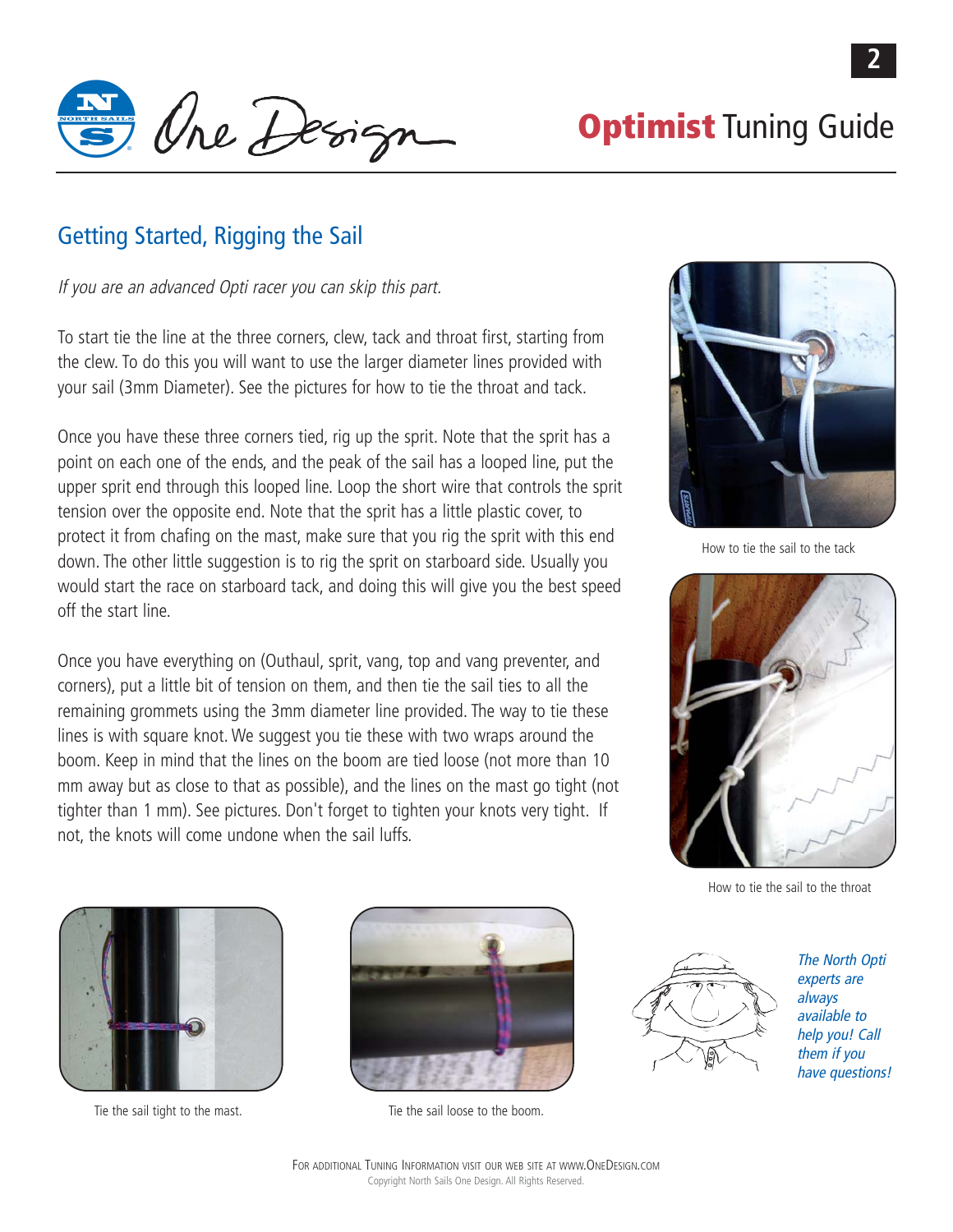I One Design Optimist Tuning Guide

## Section 1: The Leech

### **Mainsheet: Upwind**

Trimming the mainsheet properly is key. Consider it the accelerator on your boat and do not be afraid to play it. The best sailors are constantly adjusting their mainsheet as their boat sails through the water, adjusting it for each change in the water and wind.

In general, the sail should be trimmed so that the boom is always above the leeward corner of the transom (See picture). This will keep the leech at the right angle to the wind. To point higher trim the sail tighter and to sail lower and faster ease the sail slightly. You might even want to put a small mark with tape on your mainsheet to help you gauge how tight or loose the sheet is.



Trimming the sail upwind

You will notice that your new sail has a telltale sewn to the back end of the top batten. This telltale should always be streaming about 50% of the time. If

it is always stalled behind the sail, your mainsheet, sprit or vang may be too tight. See more about the sprit and vang below. (see picture of telltale streaming)

It's always a good idea to give the sheet a little ease before hitting a big wave, because it will open your leech and give your boat a boost, to power through the wave without slowing down. Make sure you head down as you ease. Make sure you chose a mainsheet that will not absorb water. We suggest 6mm.

### **Mainsheet: Downwind**

Downwind, we suggest that you have a long sheet so that you can let the sail out all the way. You want the angle between the boom and the middle of the boat to be 90 degrees, but still have some slack in the sheet to be able to pump and regulate your heel. Tie a knot once it is at 90 degrees (See picture).

## **Sprit: Upwind**

The sprit controls the leech tension. It has big influence on the leech and when you tighten it, you will tighten the leech. The way you want to have the sprit in all conditions, with the exception of heavy air, is so there are no diagonal



Setting the mainsheet for downwind sailing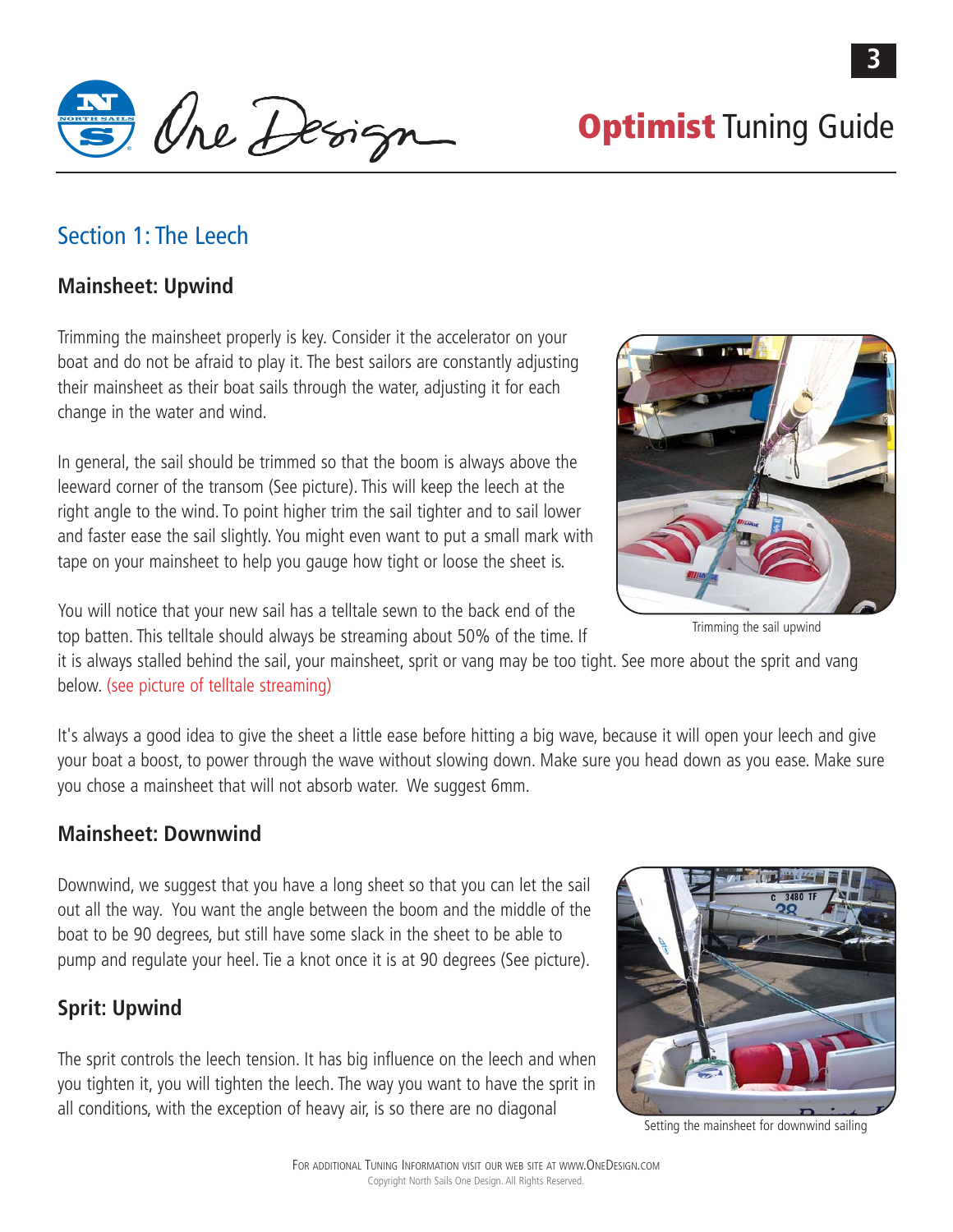

wrinkles at all. (see picture of too much sprit tension) A little wrinkle perpendicular to the sprit is not a problem and is preferred (see picture). In light air you actually want to have this small wrinkle, so that you are sure the leech is not too closed or tight. The basic rule is always have the sail fly smooth or with a slight wrinkle coming off the throat.



Wrinkle shows too much sprit tension **Right sprit tension.** A little wrinkle

perpendicular to the sprint is ok.

## **Sprit: Heavy Air**

As long as you can sail the boat flat with the main all the way in (not further in than the corner of the transom), then you would set the sprit tension as described above. If you start having trouble and you are hiking all the way out but still can't sail flat, then you should ease the sprit a little bit, allowing it to wrinkle from the throat to the clew, this will twist open the leech and depower. Also pulling the centerboard up 3 inches up will help a lot. Note that like many other boats the Opti likes to be sailed flat upwind. Sailing the boat flat upwind will keep it from slipping sideways upwind.

# Downwind

# **Light Air**

When you head down and ease the sheet you'll see a big wrinkle that goes from the tack to the head, showing the sprit is too tight. You want a little bit of sag in the leech sailing downwind, so once you head down slide to the bow and ease the sprit a little bit so that you don't have any wrinkles at all. To be able to do this easily you should have a handle tied on the sprit line, as close to the cleat as you can, but still allowing you to release it (see picture). Try not to have the handle tied far from the cleat because it will be real hard for you to trim the sprit back on before rounding the leeward mark.



Handle tied to the sprit line will help you to adjust the sprit when sailing.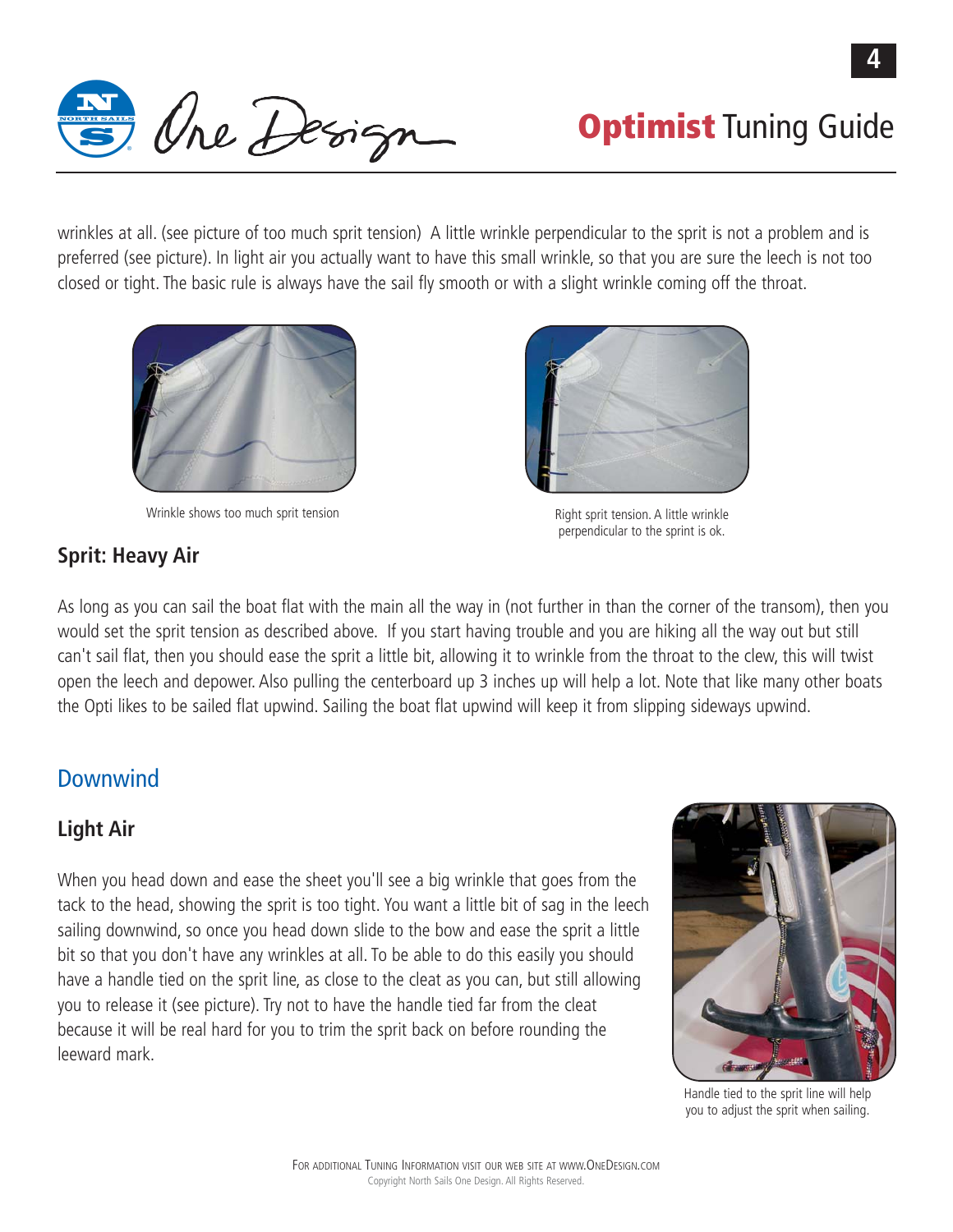N **Optimist** Tuning Guide

### **Heavy Air**

Only if it is windy (more than 13-14 knots), do not ease the sprit at all for the run. In heavy air you want to keep your weight back in the boat and moving forward to ease the sprit will make the boat unstable and hard to control.

### **Vang and Preventer**

The vang has a similar set up for upwind or downwind sailing. You want to have the vang tight so that the leech doesn't twist open too much. In very light conditions do not tension the vang too much, you just want to be able to sail downwind with the leech straight and not allow the boom to move upwards at the clew.

In heavy air you want the vang very tight, if not, it will be very hard to stabilize the boat on the downwind run. If the leech is open, you will most likely flip over. One way to not capsize is by pulling the sail in, but as we suggested before, you'll get the best out of your sail if you let it out to the 90 degrees. The best way of trimming your vang is to pull the sail in all the way up to the middle of the boat. Most likely you will be pointing straight into the wind, sheet in hard and slide forward to cleat the vang tight.

The basic rule of thumb is that the top batten on the main should always be parallel to the boom if the batten is angled in or out from this position, the vang could be too tight or too loose respectively.

The vang and preventer work together. Even if you tighten your vang really hard if the preventer is not on, the boom will still move upwards at the Clew because it will be able to slide down where it meets the mast (gooseneck).



Did you know we have video clips on our web site that show some important tricks on boat handling? Check it out at www.OneDesign.com

The preventer is the controller that controls the tension on the luff of the sail, this is very important because the luff tension moves the draft of the sail forward or backwards. If the luff is tight this moves the draft forward, if it is loose the draft moves back. Also, the preventer keeps the boom from sliding down when tensioning the vang, which in turn is key to keeping the leech tight.

Try tightening the vang without the preventer. Push the boom upwards and see what happens. You'll find that it only tensions the luff, and not the leech, just the opposite of what you want.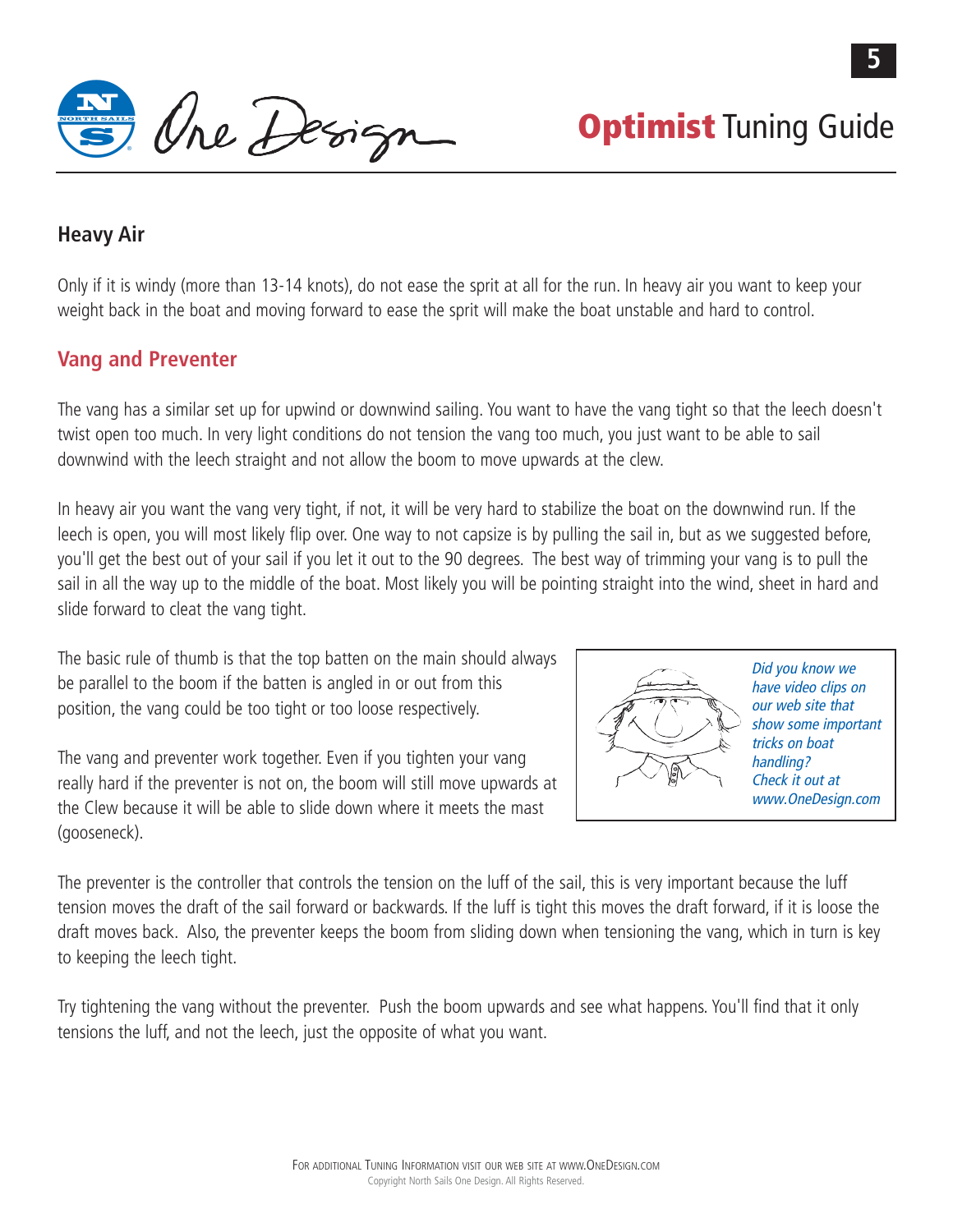Ine Design optimist Tuning Guide

### **Outhaul**

The outhaul also modifies the shape of leech. The tighter the outhaul the straighter the lower back end of the sail will be. The looser the outhaul the rounder the lower leech of the sail will be.

In light air, you will want to see wrinkles perpendicular to the boom, if you see the wrinkles and the foot of the sail is too bumpy then the outhaul too loose. Make sure the wrinkles don't go higher into the sail then the first seam (see picture).



Setting the outhaul

In heavy air, where you are overpowered and cannot control the boat and you have a lot of helm, tighten the outhaul hard, and put a big wrinkle parallel to the boom. The angle of the lower batten is a big influence for the helm, so the rounder it is the more helm you get because the angle of the lower leech is pointing to weather.

The outhaul is another power source for the boat, the looser and rounder the foot, the more power you have to go through waves and accelerate fast. But also, the looser and rounder the less you can point, so find your balance by speed testing.

## **Section 2: The Luff**

### **Preventer**

In light air you want the preventer tight (with two twists), so that the luff is loose. You do not want the luff so loose that there are wrinkles parallel to the boom coming from the grommets along the luff, but loose enough to allow the sail to switch easily from one side to the other without any trouble when you tack.

In general, you never want any wrinkles at all along the luff. Wrinkles caused by the preventer being too tight would be parallel to the boom and the too loose (or untwisted) wrinkles would be parallel to the mast. Have your preventer set up so that you never twist the line more than twice in light air. Do not twist the lines at all in heavy air. When you do not have any twists in the line, make sure you do not have a big wrinkle parallel to the mast indicating that the luff of the sail is too tight. We suggest using a square knot on the low side of the boom, having the two ends of the line tied together, instead of two stop knots next to the holes. You need to



The preventer



Tightening the preventer for light air two twists

**6**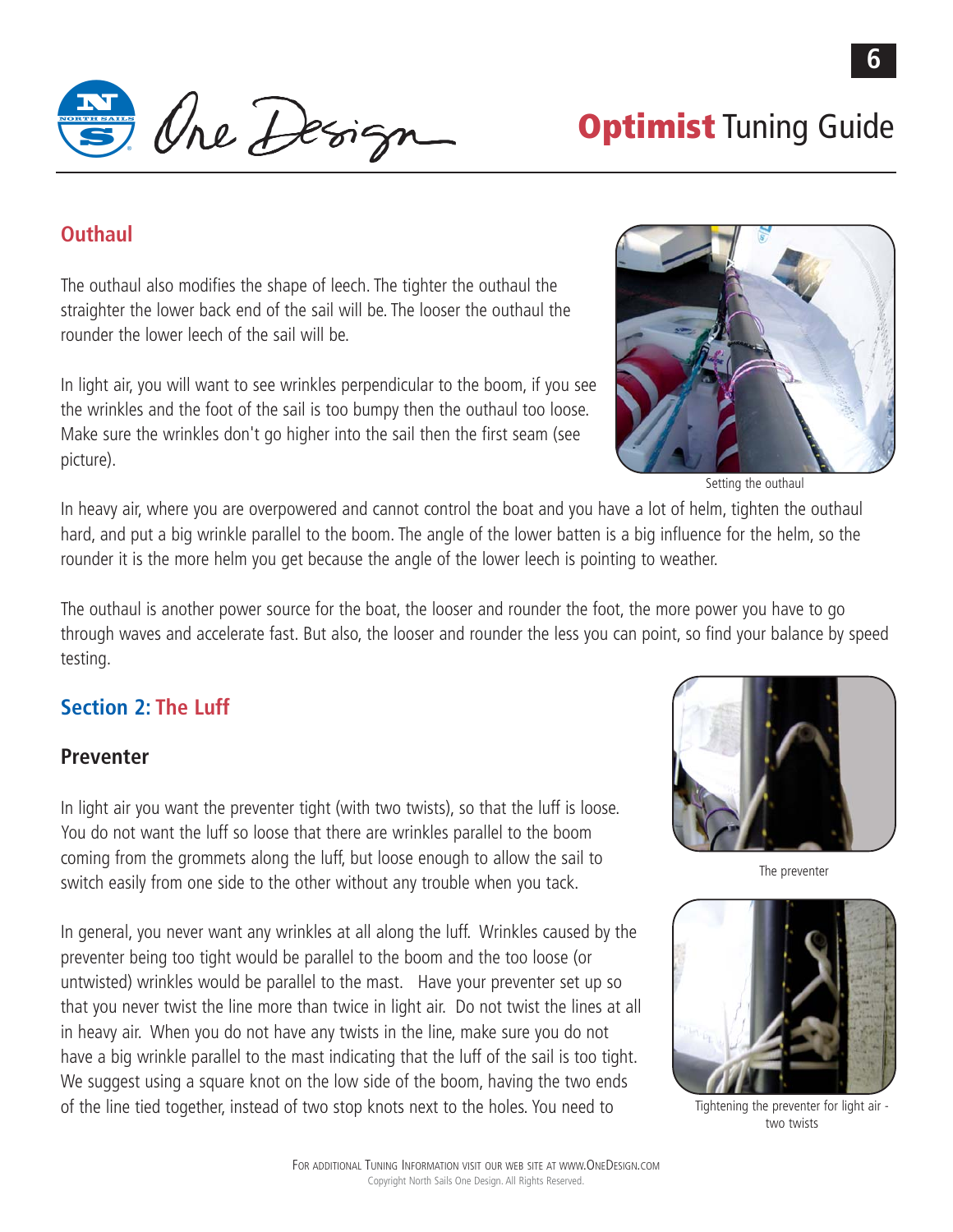Ine Design optimist Tuning Guide

play with it, twisting and regulating its length by the square knot (See picture 1493). The line should be 3 or 4 mm thick and be very low stretch.

### **Sail ties**

Note that the rules allow you to have the edge of the luff or foot of the sail no further than 1 cm from the mast or boom.

On the boom, you want to have the sail ties as long as you can within the rules

so that when you tack the sail switches sides easily. The sail ties should all be as loose as you can, no matter what the condition may be. On the mast or luff, you want the ties tight, but again, allowing the sail to switch sides. The perfect range would be 1 mm away from the mast, but make sure that the knot is tight so that it doesn't become any looser than that. The same goes for the corners, 1mm, no matter what the conditions may be.

Make sure that the ties in the mast or luff are all tied at exactly the same distance. If any of the ties are tighter or looser, it will wrinkle the sail parallel to the boom. That does not mean that the luff itself is too loose, it means that the luff is not tied evenly.

### **Top Preventer - Very important luff control**

The most important sail tie is the one at the top corner that pulls the sail down. It is a luff tension regulator called the Top Preventer. It also controls the sail height, keeping it inside the marks of the mast if tied properly.

What would happen if the preventer is so tight that the sail is smooth in the luff, but the Top Preventer is loose? Well, the sprit pushes the sail higher and if nothing is stopping the sail it would probably come out of the mast. At least if you don't get to that point, the luff will be really tight because the vang pulls the sail down, the sprit up, and nothing is stopping it.

In heavy air you want the sail to be as low as possible, especially if you are light. Tension the top preventer in a way so that the sail in the moves down to the lower part of the marks in the mast. In light air you want the sail higher, look at the marks and tie the top preventer in a way that the mark of the sail is on the highest part of the marks in the mast. The standard length for the ties is:

**Corners** (tack, clew and throat): five 3 mm wide, 60 cm/ 24" long.

**Grommets**: twelve1.5 mm wide, 50 cm/19" long.



A square knot to help adjusting the preventer.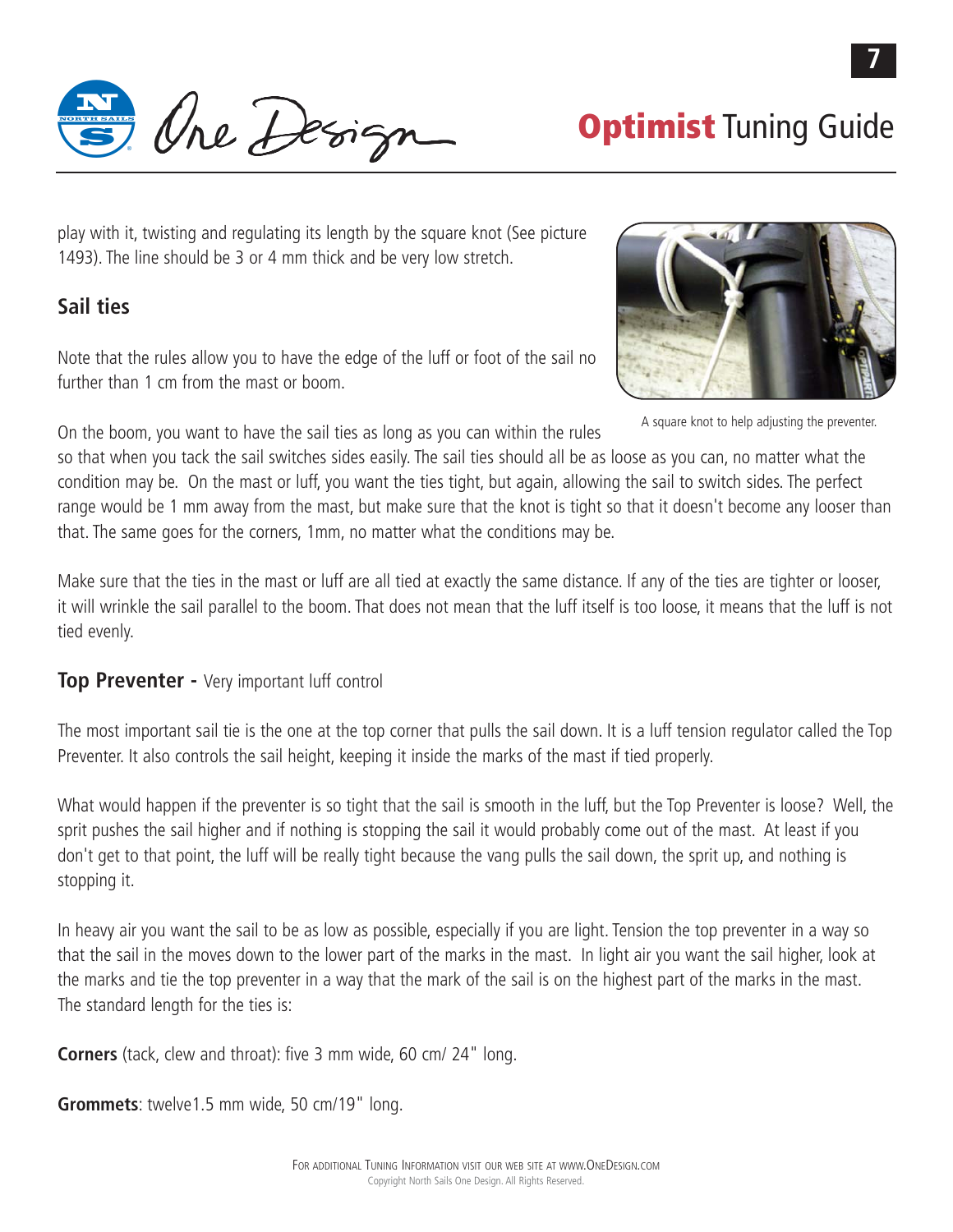$\theta$  Optimist Tuning Guide

### **Mast Rake**

Mast rake should be set according to your weight. It is measured from the top-aft of the mast to the edge of the deck, coaming, in the transom. (See picture). Adjust the mast step in the bottom of the boat to get to one of these settings.

Here is the range for each weight..The length range for the different weights is between 2.78 - 2.86 meters.

**Less than 40 kg 2.79 meters 40 to 45 kg 2.80 to 2.83 meters 45 to 50 kg 2.83 to 2.84 meters More than 50 kg 2.84 to 2.85 meters**

In wind conditions over 20 knots we advise that you rake aft 2 cm on all these measurements for all skipper weights.

### **Hiking Straps**

Usually hiking straps come in a standard position and length and are screwed to the hull. However, it is very important for your comfort and effectiveness to have them the exact length for your size. When you hike you should be leaning parallel to the water with the back of your knees on the sheer of the hull. You'll get the most out of it when your body is flat.

### **Summary**

### **Important things to consider for top performance in your Opti:**

Always have a wind indicator, you can't sail without it, you'll need it for the downwind run to know when you are sailing by the lee or too high.

The boom has to be above the leeward corner of the hull's stern when sailing upwind.

Sail the boat flat when sailing in wavy and puffy conditions. In light air it's better to heel a bit to leeward but sit down inside, as far forward as you can, right next to the board.